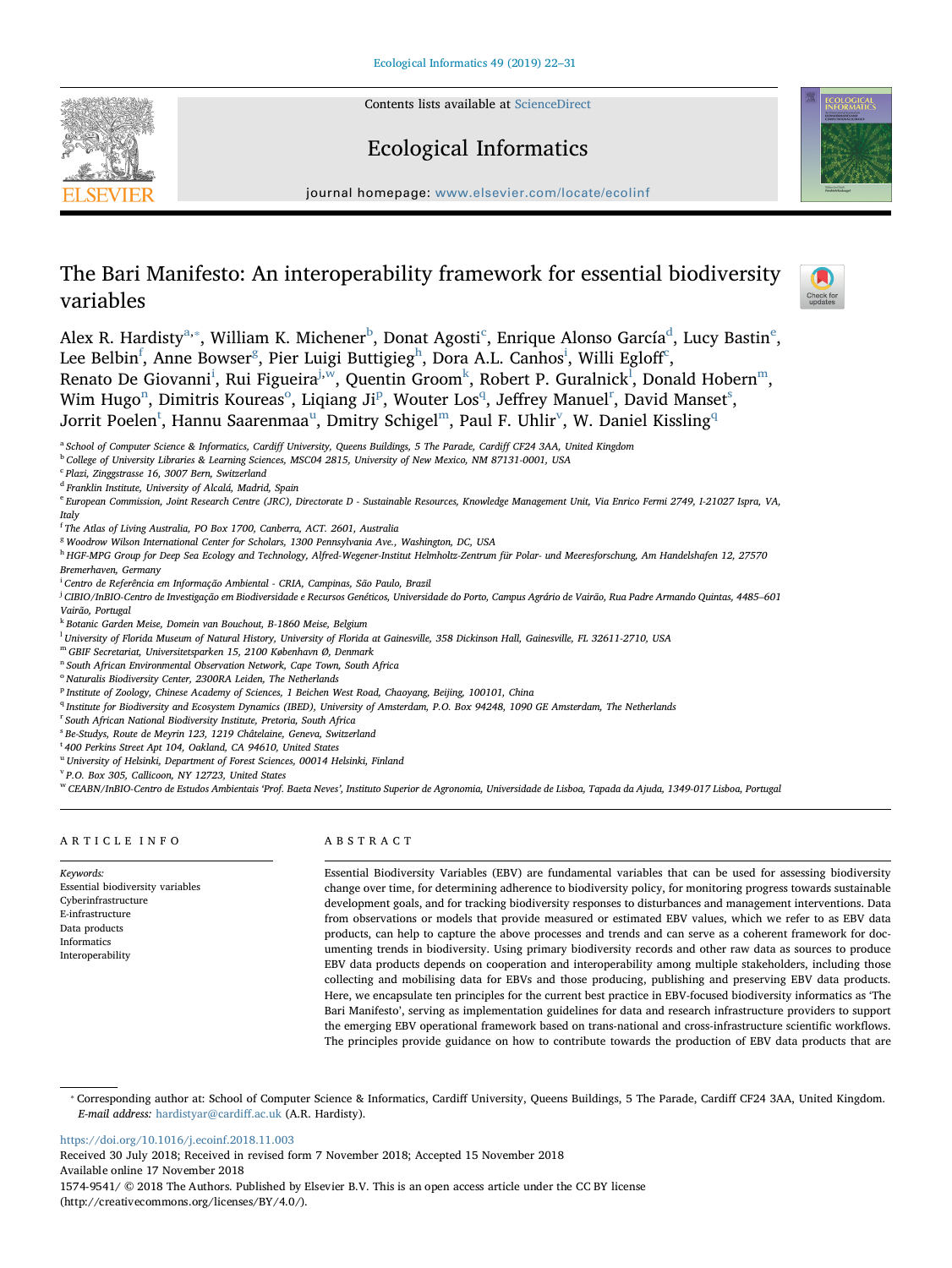globally oriented, while remaining appropriate to the producer's own mission, vision and goals. These ten principles cover: data management planning; data structure; metadata; services; data quality; workflows; provenance; ontologies/vocabularies; data preservation; and accessibility. For each principle, desired outcomes and goals have been formulated. Some specific actions related to fulfilling the Bari Manifesto principles are highlighted in the context of each of four groups of organizations contributing to enabling data interoperability - data standards bodies, research data infrastructures, the pertinent research communities, and funders. The Bari Manifesto provides a roadmap enabling support for routine generation of EBV data products, and increases the likelihood of success for a global EBV framework.

# 1. Introduction

Reducing and reversing the rate of biodiversity loss and averting harmful biodiversity change are accepted international goals. However, there is still no global, harmonized observation or data exchange system for delivering regular, timely, and readily comparable information on biodiversity change [\(Navarro et al., 2017](#page-8-0)). Changes in biodiversity can be measured in different dimensions and across multiple scales, such as genetic, taxonomic and trait diversity across ecological units (communities, populations, species, clades), as well as at the ecosystem and biome level and on different temporal and spatial scales.

A key mechanism for studying and reporting on biodiversity and its change across the different dimensions is the concept of Essential Biodiversity Variables (EBVs) [\(Pereira et al., 2013\)](#page-8-1). These are a candidate set of 22 variables considered critical to representing different dimensions of biodiversity change. They cover genetic composition, species populations, species traits, community composition, ecosystem function, and ecosystem structure. Raw data and biodiversity measurements collected and harmonized over space and time, supplemented with modelled estimates where interpolation/extrapolation is needed, provide the necessary data basis for EBVs, allowing interpretation into high-level indicator information for assessing biodiversity change. This is especially the case when such data sets are assembled at fine scale and broad extent. These data sets and indicators derived from them can be used to measure achievement of policy goals such as the Aichi Biodiversity Targets set by the Convention on Biological Diversity [\(CBD, 2018a\)](#page-7-0), or the United Nations Sustainable Development Goals [\(UN, 2018](#page-9-0)) and the national targets defined in National Biodiversity Strategies and Action Plans (NBSAP) ([CBD, 2018b](#page-7-1)). They can also serve to define biodiversity management policies and priorities from local to global scale.

GEO BON [\(GEO BON, 2018a](#page-8-2)) is the part of the global Group on Earth Observations (GEO) [\(GEO, 2018\)](#page-8-3) that works to improve acquisition and delivery of biodiversity observations and related services to decision makers and the scientific community. EBVs are being defined by GEO BON to support biodiversity observation networks worldwide that contribute data to underpin effective management policies for the world's biodiversity and ecosystem services [\(Navarro et al., 2017\)](#page-8-0). The EBV approach has been further explored by biodiversity scientists, global infrastructure operators and legal and policy experts in the EU-

funded GLOBIS-B project "Global Infrastructures for Supporting Biodiversity research" [\(Kissling et al., 2015](#page-8-4)). This project examined infrastructure services underpinning the EBV concept and how international cooperation among data and research infrastructure organizations – hereinafter referred to as 'Biodiversity Research Infrastructures' (BRIs) – can support EBV definition and development, the development of workflows that adequately capture and organise EBV measurements, and subsequent management of that data. This cooperation has discussed, for EBV classes such as species populations ([Kissling et al.,](#page-8-5) [2018a\)](#page-8-5) and species traits [\(Kissling et al., 2018b\)](#page-8-6), how, in a computer assisted environment harmonizing data collection and preparation, technical data management and workflow processes can lead to standardized and reproducible data products with common characteristics. From those discussions, it has become clear that making EBVs operational requires a globally interoperable, trans-national information systems framework with local to global extent.

The present article makes clear the nature of EBV data products and the role of BRIs in supporting these as standardized products. To begin, section 2 explains the role of EBVs in a value chain from primary observation data to EBV data products to synthesised indicators of biodiversity change. It posits the need for a trusted, dependable and stable body of EBV data products, maintained over time. Section 3 discusses the general steps and actions that are required to construct EBV data products. Section 4 provides an overview of a real-world case study designed to demonstrate our current capacity to create EBV data products and subsequent indicators that can be used for policy, and concludes with strategic recommendations for next steps based on the case study. Section 5 examines a variety of existing infrastructures, the services they presently offer, and how these infrastructures can contribute to the collection of primary data, processing data and constructing EBV data products, and publishing and preserving the final EBV data products. Operationalizing the efficient production of EBV data products depends upon the ability of existing infrastructures to cooperate and effectively coordinate their activities ([Kissling et al.,](#page-8-4) [2015\)](#page-8-4). Section 6 describes many of the technical (both syntactic and semantic) and legal challenges that must be resolved to enable interoperability among existing infrastructures. [Section 7](#page-4-0) proposes ten principles aligned to best current practices that outline how BRIs can promote interoperability and more effectively contribute to the production of global EBV data products. These principles are named 'The

<span id="page-1-0"></span>

Fig. 1. Essential Biodiversity Variables (EBVs) are derived from raw data (i.e., primary observations) obtained, for example, from camera traps, field surveys, satellite remote sensing, and DNA sequencing. Harmonized, standardized and organised as packaged EBV data products, they provide the building blocks for indicator development. EBV data products can be conceptualized as cubes with dimensions of time, space and biology (taxonomy for example). Modified figure from ([Kissling et al., 2018a\)](#page-8-5).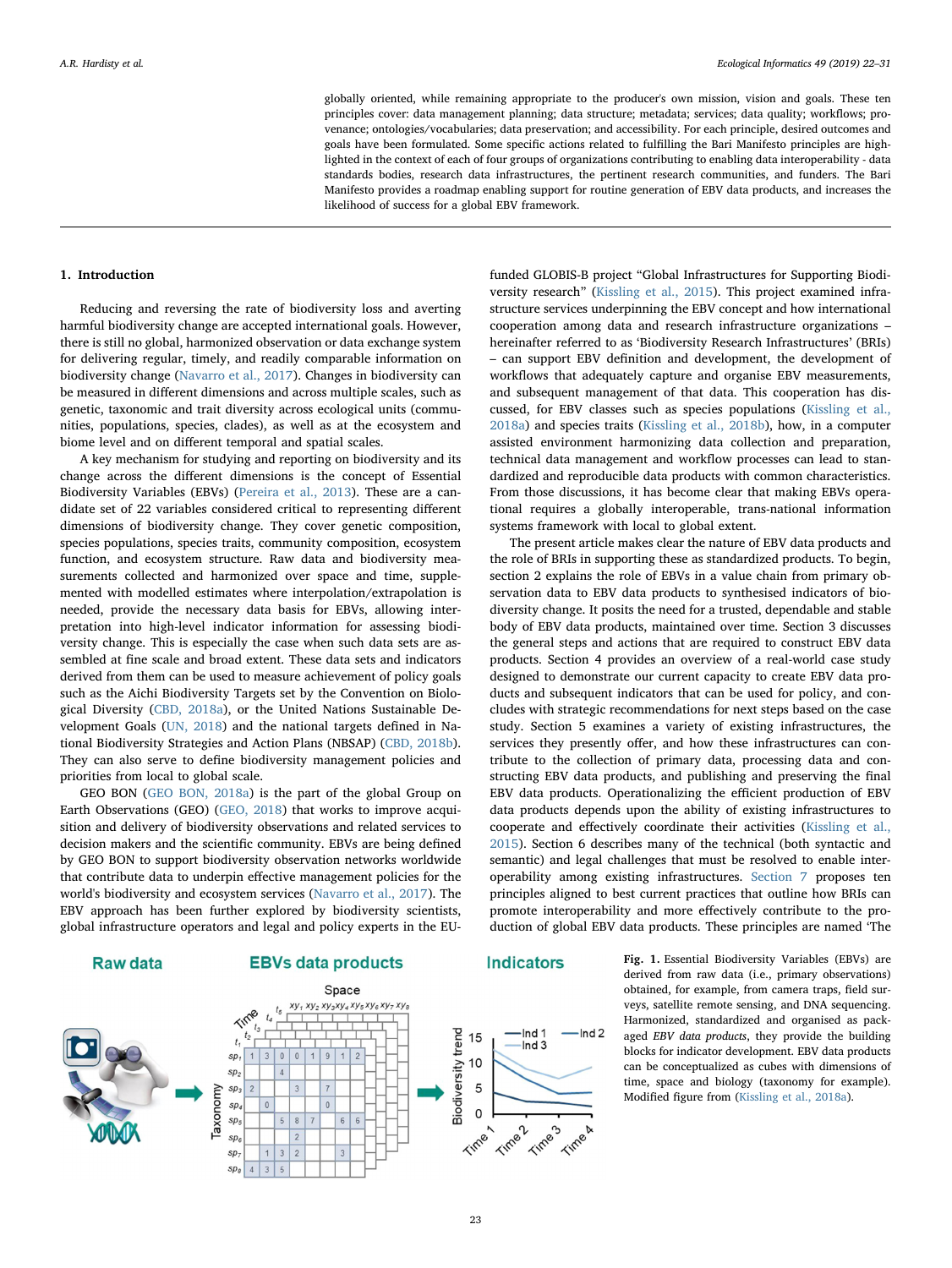Bari Manifesto', after the location (Bari, Italy) where they were agreed by BRIs representatives in February 2018. Section 8 highlights actions that can be taken to achieve better data interoperability by standards bodies, biodiversity research infrastructures, research communities, and research and infrastructure funders. Finally, section 9 offers conclusions about the future use of the Bari Manifesto.

# 2. EBVs as a fundamental resource for evaluating biodiversity trends

Since policy questions and management needs vary over time and political boundaries (e.g., between countries, regions, organizations), indicators of biodiversity change — such as those developed for monitoring progress towards targets set by the Convention on Biological Diversity ([Butchart et al., 2010\)](#page-7-2) — may also vary over space and time. A stable body of data corresponding to measured (and sometimes estimated) values of biodiversity that are comparable over space and time is critical to generate indicators ([Pereira et al., 2013](#page-8-1); [Navarro et al.,](#page-8-0) [2017\)](#page-8-0) and, as such can have an extraordinarily positive impact on humankind's ability to address many of today's grand biodiversity and environmental challenges, such as quantifying, monitoring and mapping the loss of biodiversity and the corresponding loss or degradation of ecosystem services, the spread of invasive species and associated devastation of agricultural crops, and the spread of vector-borne diseases that have massive impacts on humans and livestock.

When organised and presented as discrete, defined packages of prepared and quality assured data, such data (here referred to as EBV data products) representing the whole body of data for multiple EBVs can be regarded as a stable intermediate data layer between raw data and varying indicators ([Fig. 1](#page-1-0)).

Moreover, EBV data products that are sufficiently large (e.g., in terms of data volume, coverage, granularity) and comprehensive (in terms of temporal and spatial scales) would facilitate forecasting and assessing the impact of management interventions on biodiversity from national to global scales [\(Walters and Scholes, 2017\)](#page-9-1).

The challenge is to agree on how to build such a dependable and stable body of sufficiently comprehensive data, and how to package and deliver it in a manner that can be most easily used to facilitate assessment and forecasting. Such agreement must be based upon cooperation, practicality and interoperability among those collecting and mobilising data with EBV potential, those processing, modelling and organising data, and those publishing and preserving data [\(Kissling et al., 2015](#page-8-4)). This can be compared with the situation currently prevailing for climate data, where stable, dependable essential climate variable (ECV) data are coming from the Global Observing System for Climate (GCOS) ([GCOS, 2018;](#page-8-7) [Bojinski et al., 2014](#page-7-3)).

### 3. Building EBV data products

Data products can be defined as a collected subset of one or more organization's data assets that are designed, packaged and presented to help a user solve a specific problem. An EBV data product is therefore a collection of data that offers standardized and comparable measurements and/or modelled estimates of the value an EBV takes at specific times and places. Hence, EBV data products will normally have components of geography and time (i.e., data for an area from multiple times), as well as one or more biological components such as taxonomy ([Fig. 1\)](#page-1-0). They can be built from multiple sources of raw data such as in situ monitoring, citizen science observations, genomic-based techniques and satellite/airborne remote sensing [\(Kissling et al., 2018a](#page-8-5); Navarro [et al., 2017;](#page-8-0) [Walters and Scholes, 2017\)](#page-9-1). And they are intended to be regularly updated and delivered to users over an extended period. Ideally, it should be possible to deliver EBV data products:

- For species, assemblages, ecosystems, or biomes of interest;
- With data held by relevant data repositories; and,
- By experts able to deploy the conceptual and operational framework of EBVs.

To build EBV data products requires the key dimensions (space, time, taxonomy, etc.), the attributes, and the acceptable uncertainties of raw data that can be usable for EBV purposes to be defined [\(Kissling](#page-8-5) [et al., 2018a\)](#page-8-5). Measurements must be in the desired format. They should be collected and processed following standardized protocols, and have sufficient associated metadata ([Kissling et al., 2018a, 2018b](#page-8-5)). Data need to be consistently quality assured, using standard tests and associated assertions ([Chapman et al., 2017;](#page-7-4) [TDWG BDQ, 2018;](#page-9-2) [Veiga](#page-9-3) [et al., 2017\)](#page-9-3). EBV data products should also meet minimum requirement standards for structure, packaging and metadata description. Such minimum standards have not yet been specified in the EBV context.

Workflows for generating EBV data products must cover all aspects of transforming raw data into published data products. This includes harmonizing data, and modelling where needed, as well as covering publishing and preserving the data product after it has been created ([Kissling et al., 2018a, 2018b](#page-8-5)). From the view of BRIs, workflows should be independent of the underlying computational and data management infrastructure so that they are portable and adoptable across a wide range of possible infrastructure constructs. Raw data, the workflows and software should be traceable, allowing provenance to be tracked. EBV data production should be repeatable to allow easy updates as new data is collected. These needs can be met by using nonproprietary workflow formats, based for example, on the Common Workflow Language (CWL) [\(Amstutz et al., 2016](#page-7-5)), and standard provenance mechanisms (such as the W3C PROV family of specifications ([Missier et al., 2013\)](#page-8-8)). Resulting data products, including any component sub-parts, must be consistently structured (dimensioned, formatted, represented, packaged) and clearly described by metadata. They must be identifiable when published so they are discoverable and citable. Each data product must be preserved for the long-term as part of the dependable and stable body of EBV data. Much work remains to be done to achieve all this, keeping in mind that everything (raw data, data products, workflows, etc.) should be 'Findable, Accessible, Interoperable, Reusable', i.e., complying with the FAIR principles for scientific data management and stewardship [\(Wilkinson et al., 2016](#page-9-4)). This infers that both humans and machines can easily find, understand and exploit the data they need for their work.

# 4. Making EBV data products available for policy purposes: results from a case study

Generating EBV data products can require multiple BRIs to collaborate globally [\(Kissling et al., 2015\)](#page-8-4), but the practical challenges regarding technical and legal interoperability have been little explored in the EBV context thus far. A recent case study [\(Hardisty et al., 2018\)](#page-8-9) tested the ability of two mature infrastructures — the Atlas of Living Australia (ALA) and the Global Biodiversity Information Facility (GBIF) — to use a workflow approach ([Atkinson et al., 2017](#page-7-6); [Hardisty et al.,](#page-8-10) [2016\)](#page-8-10) to deliver a species distribution EBV data product that could be used for evaluating the impact of three alien invasive species in Australia. This work revealed that workflow steps to discover, filter, and retrieve data were achievable within the capabilities of the two infrastructures, but that external tools, third-party sources and expert judgement were further needed to filter, process, check and merge the species distribution records into a prepared data product. The case study showed that workflows hold significant promise for delivering precise and maintainable data products (especially in terms of error prevention, automation and cost-reduction), but that further attention is needed in terms of automated processing and data integration. For instance, the standardization of data exchange structures, data access restrictions, and the right balance between applied human expertise

<sup>●</sup> For a stated geographic area;

<sup>●</sup> At defined spatial and temporal resolutions;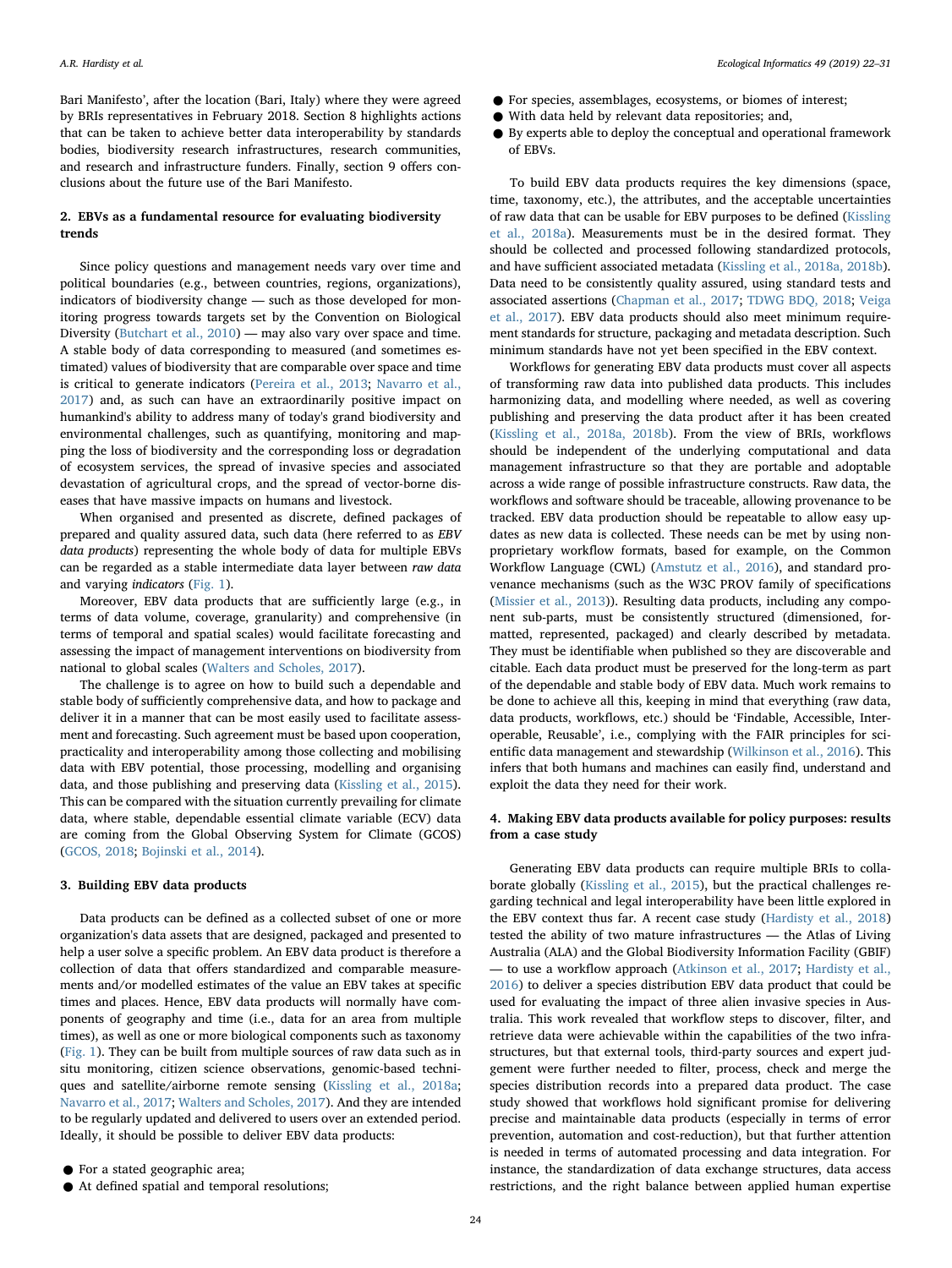and machine automation are all issues that are recognized by BRIs to be further improved. Another important area where work is needed is on agreeing upon compact data/file structures for EBV data products, and how they can be handled by a wide-range of existing and to-be-developed software tools and services.

Moving from limited, experimental, proof-of-concept type studies such as the case study mentioned above to producing EBV data products for largely anonymous scientific and policy users is a key step for EBV development. While representative trials with real users are critical, organizations must also move towards robust and scalable solutions that provide a large-scale implementable framework for GEO BON across a wide range of EBV classes. This move, from prototypes to a production quality, factory-scale initiative requires clarity and alignment among multiple stakeholders on several strategic matters for EBV development ([Table 1\)](#page-3-0). Hence, not only technical issues need to be resolved, but also social and institutional issues across multiple bodies and BRIs. Scientists, infrastructure providers, informaticians, GEO BON working groups and policy end-users must therefore jointly identify what is feasible and useful. This work is beginning in the working groups and task forces of GEO BON ([Navarro et al., 2017](#page-8-0)), but much remains to be addressed.

## 5. Roles for infrastructures in supporting EBVs

Informatics-based cyberinfrastructures/e-infrastructures currently support biodiversity science and ecology by collecting and providing primary data, aggregating or federating data for data discovery, integrating data, providing analysis and visualization services, and preserving data. Many BRIs offer multiple services [\(Table 2\)](#page-4-1). Many infrastructures, such as the Atlas of Living Australia, the National Ecological Observatory Network, and the TRY Plant Traits Database serve as data providers or publishers. Map of Life is an integrator of information from several sources, assembling and modelling species range information and species lists for chosen geographic areas and producing summary indicators. Biodiversity Heritage Library is an integrating entry point to a network of institutions cooperating to digitize the legacy literature of biodiversity held in their collections and to make that available online. Others acts as aggregators of multiple sources. VertNET aggregates from natural science collections. GBIF aggregates not only from natural science collections but also from a wide range of other field-based, remote-sensed, genomic and literature sources. Some infrastructures, like DataONE and Catalogue of Life play a role more akin to federation, acting to bring participants closer together. DataONE federates through its member and coordinating nodes, offering centralised catalogues to distributed data repositories that can be independently accessed. Hundreds of other infrastructures serve as data repositories that integrate data, support discovery of data and provide delivery of data.

In the context of supporting EBVs, three roles of BRIs are particularly important: i) collecting and mobilising raw data with EBV potential; ii) processing, modelling and organising data into data

products; and iii) publishing and preserving EBV data products. For the first role, existing data providers (including natural science collections), aggregators and others invest significant effort in mobilising raw data and making them openly available. For the second and third roles, a few infrastructures like the Atlas of Living Australia and GBIF have some limited capability, but in general they are not yet set up to process and organise data into EBV data products and to publish and preserve such products. This is not only due to missing consensus agreements on the actual work of producing EBV data products but also due to the high level of interoperability required among BRIs to underpin global generation of EBV data products once such agreements exist ([Kissling et al.,](#page-8-4) [2015\)](#page-8-4). Moreover, improved collaboration and interoperability is not only required for in-situ measurements, but also for satellite remote sensing data where pathways of communication between the biodiversity community and the civilian space agencies (NASA, ESA) need to be improved ([Leidner et al., 2017\)](#page-8-11).

It is unlikely that new organizations will be created to generate EBV data products that will support national, regional and global research, conservation (e.g., parks, refuges), management and policy needs. Financial considerations aside, existing and cooperating BRIs could take on this role if data and infrastructure interoperability requirements can be addressed. Importantly, end-users and other stakeholders must be involved in defining EBV data products and the operational procedures needed for their production.

# 6. Interoperability among biodiversity data and research infrastructures

Improved interoperability between BRIs has been recognized as an important step for generating global EBV data products [\(Kissling](#page-8-4) et al., [2015\)](#page-8-4). Interoperability refers to the capacity of computers and software to exchange and make use of data and information. This includes syntactic interoperability where two or more systems use the same data formats and communication protocol(s), and semantic interoperability when data are transferred meaningfully in a way that allows the receiving system to correctly understand and use the data exchanged ([Heiler, 1995\)](#page-8-12). Within the EBV context, cross-domain interoperability ([Sartipi and Dehmoobad, 2008\)](#page-8-13) is also important, and is achieved when multiple organizations agree upon common policies, principles and procedures.

Interoperability among BRIs today is still rudimentary, being mainly limited to exchanging data in a common format (i.e., syntactic interoperability). Darwin Core (DwC) ([TDWG, 2018](#page-9-5); [Wieczorek et al.,](#page-9-6) [2012\)](#page-9-6), Ecological Metadata Language (EML) [\(Fegraus et al., 2005;](#page-8-14) [KNB,](#page-8-15) [2018\)](#page-8-15), ISO 19115 ([ISO, 2018\)](#page-8-16), Content Standards for Digital Geospatial Metadata and Biological Data Profile ([FGDC 2018\)](#page-8-17) and Access to Biological Collections Data (ABCD) ([Holetschek et al., 2012;](#page-8-18) [TDWG, 2007\)](#page-9-7) are predominant choices for data and metadata formats. The successful adoption of these has enabled data providers to publish data and metadata in standard forms and has allowed infrastructures such as

#### <span id="page-3-0"></span>Table 1

|  |  | Strategic matters for further EBV development. |
|--|--|------------------------------------------------|
|  |  |                                                |

| Topic                                                                    | Clarity and support needed                                                                                                                 | Potentially responsible bodies                                                                         |
|--------------------------------------------------------------------------|--------------------------------------------------------------------------------------------------------------------------------------------|--------------------------------------------------------------------------------------------------------|
| Clarification of policy priorities                                       | On required EBV data products, in terms of prioritized species,<br>assemblages, ecosystems, biomes, areas, scales, etc.                    | NGOs, governments, international organizations                                                         |
| Statements on national or thematic policy<br>priorities                  | On required indicators, informing which EBV data products are<br>missing                                                                   | National and regional authorities                                                                      |
| Coordinated monitoring schemes for primary<br>data collection/production | Biodiversity Observation Networks (BONs) around the world to<br>contribute data                                                            | GEO BON, individual BONs                                                                               |
| Proven processing methods                                                | Designed, tested and scientifically validated computational<br>workflows to process primary observations into various EBV data<br>products | Scientific and informatics communities, and their<br>associated organizations; BRIs; GEO BON           |
| Cooperation of data and research infrastructures                         | Producing, publishing and curating processed (EBV) data products<br>in required formats                                                    | BRIs and their governing bodies; standards groups such<br>as Biodiversity Information Standards (TDWG) |
| Overcoming legal constraints                                             | Accessing and reusing data and achieving workflow interoperability                                                                         | BRIs and their governing bodies; Research Data Alliance                                                |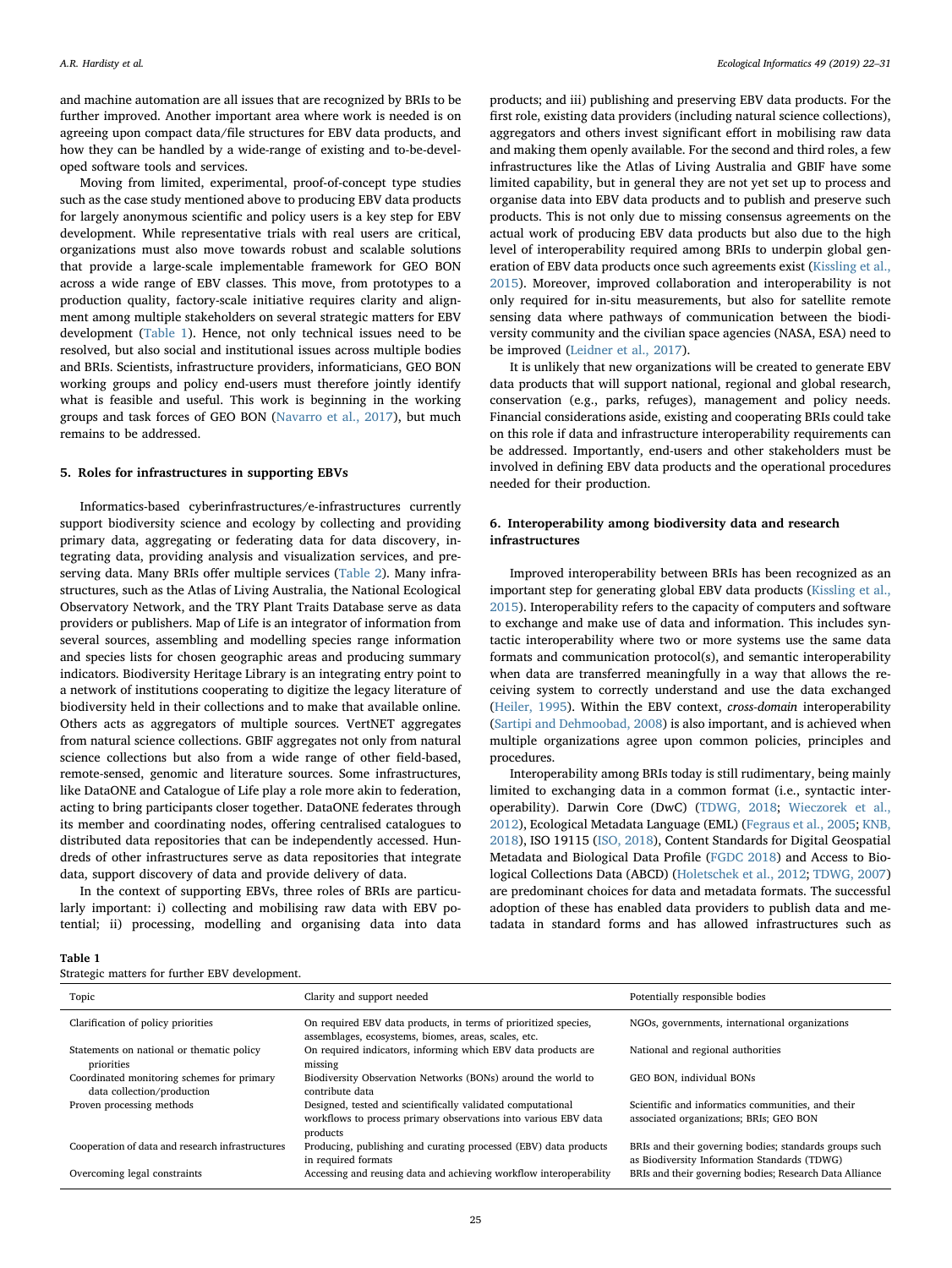### <span id="page-4-1"></span>Table 2

Examples of key cyberinfrastructure/e-infrastructures supporting biodiversity science and ecology and the principal services currently provided: C - Collection and organization of data; D - Discovery and access via data aggregation or data federation; A - Analysis and/or visualization of data; P - Data preservation; T - Training and education.

| Infrastructure                                                                                                                                                                                                                                                                                                                                                                                                                                                                                                                                                                                                                                                                                                                      | Principal services                                                                                                                                                                  | URL                                                                                                                                                                                                                                                                                                                                                                                                                                                                                                                         |
|-------------------------------------------------------------------------------------------------------------------------------------------------------------------------------------------------------------------------------------------------------------------------------------------------------------------------------------------------------------------------------------------------------------------------------------------------------------------------------------------------------------------------------------------------------------------------------------------------------------------------------------------------------------------------------------------------------------------------------------|-------------------------------------------------------------------------------------------------------------------------------------------------------------------------------------|-----------------------------------------------------------------------------------------------------------------------------------------------------------------------------------------------------------------------------------------------------------------------------------------------------------------------------------------------------------------------------------------------------------------------------------------------------------------------------------------------------------------------------|
| Atlas of Living Australia (ALA), and the community of related 'Living Atlases'<br>Biodiversity Committee, Chinese Academy of Sciences<br>Biodiversity Heritage Library (BHL)<br>Catalogue of Life (CoL)<br>Data Observation Network for Earth (DataONE)<br>Encyclopedia of Life (EoL)<br>Environmental Data Initiative<br>Global Biodiversity Information Facility (GBIF)<br>Global Biotic Interactions (GloBI)<br>Integrated Digitized Biocollections (iDigBio)<br>LifeWatch<br>Map of Life (MoL)<br>National Ecological Observatory Network (NEON)<br>National Specimen Information Infrastructure<br>Sistema de Informação sobre a Biodiversidade Brasileira<br>(SiBBr)<br>South African National Biodiversity Institute (SANBI) | C, D, A, P<br>C, D, P, T<br>C, D, A, P<br>D<br>D, P, T<br>D, T<br>D, P, T<br>D, A, P, T<br>D,A<br>D, P, T<br>A, T<br>D,A<br>C, D, P, T<br>C, D, T<br>C, D, A, P, T<br>C, D, A, P, T | https://www.ala.org.au/https://living-atlases.gbif.org/<br>http://www.cncdiversitas.cn/<br>https://www.biodiversitylibrary.org/<br>http://www.catalogueoflife.org/<br>https://www.dataone.org/<br>http://eol.org/<br>https://environmentaldatainitiative.org/<br>https://www.gbif.org/<br>https://www.globalbioticinteractions.org/<br>https://www.idigbio.org/<br>https://www.lifewatch.eu/<br>http://mol.org/<br>https://www.neonscience.org/<br>http://nsii.org.cn/<br>http://www.sibbr.gov.br/<br>http://www.sanbi.org/ |
| speciesLink<br>TRY Plant Database<br>VertNET                                                                                                                                                                                                                                                                                                                                                                                                                                                                                                                                                                                                                                                                                        | D<br>C, D, P<br>D, T                                                                                                                                                                | http://www.splink.org.br/<br>https://www.try-db.org/<br>http://vertnet.org/                                                                                                                                                                                                                                                                                                                                                                                                                                                 |

DataONE, GBIF and VertNET to aggregate and federate content across providers.

Semantic interoperability depends mainly on systems being in possession of a shared, congruent understanding of the context in which data exists and is exchanged. Attaching formal meaning to data through a process of interpretation and representing this with controlled vocabularies and relevant ontologies (i.e., creating interpretable information) is key to achieving semantic interoperability [\(Stocker et al., 2018](#page-9-8)). This kind of interoperability does not prevail today among BRIs, however.

Adopting similar syntactic and semantic interoperability regimes across multiple organizations (i.e., data collectors, BRIs, and users) can help significantly to optimise EBV data product generation and use. Several elements of cross-domain interoperability are primarily within the domain of the various stakeholder organizations, and mainly involve increasing the 'FAIRness' of data associated with adopting the FAIR guiding principles [\(Mons et al., 2017;](#page-8-19) [Wilkinson et al., 2016](#page-9-4)); specifically, good data stewardship and metadata practices, including assignment of identifiers, common formats and machine-actionable metadata.

Having legal access to data, workflows and software, and their legal use and reuse across the domain is another kind of interoperability. Legal interoperability can be achieved when the accumulated conditions of use for each and all the datasets are met, and when users can legally access and use each dataset without seeking authorization from data rights holders on a case-by-case basis. The ideal goal for legal interoperability is when datasets are positively identified as having no legal restrictions [\(RDA-CODATA Legal Interoperability Interest Group,](#page-8-20) [2016\)](#page-8-20). In the context of EBVs, formal designation with a CC0 copyright waiver or an open CC-BY license has been recommended ([Kissling et al.,](#page-8-5) [2018a;](#page-8-5) [Kissling et al., 2018b](#page-8-6)). Although a waiver of copyright through CC0 makes sharing and reuse much easier, it doesn't waive a moral right to acknowledgement and attribution, which is important in the scientific context. The CC-BY license explicitly requires acknowledgement and attribution.

Below, we outline 'The Bari Manifesto' as a means for defining interoperability objectives for supporting creation and management of EBVs data products.

## <span id="page-4-0"></span>7. Ten principles for EBV data products – 'The Bari Manifesto'

A manifesto approach allows experts to establish and agree upon directions for technical infrastructure without being prescriptive about how or when infrastructure providers can achieve it, making it easier for organizations to agree to and adopt the guiding principles. Each of the ten principles have been formulated and agreed upon during a workshop organised by the GLOBIS-B project ([Kissling et al., 2015](#page-8-4)), held in Bari, Italy 26–28 February 2018. As such, they reflect a consensus on the next steps needed towards improved interoperability among BRIs. Each principle, 'P' is stated as a desirable outcome, followed by explanatory information that includes both short-term and aspirational goals. Achieving the short-term goals within a reasonable timeframe should not be beyond any of today's infrastructure organizations, whilst achievement of the more aspirational goals will necessarily take longer.

## 7.1. Data management plan

P1. Projects or organizations developing EBV data products should have comprehensive data management plans.

Components of a data management plan should include information about: data structures and packaging; data formats and standards; metadata standards and tools; workflows; provenance; data quality control and quality assurance; referenced vocabularies and ontologies; policies that will be adhered to, including legal conditions of use; and the resource requirements (i.e., people, systems, training, software and services, repositories, maintenance) to produce and curate an EBV data product and the datasets upon which it depends ([Michener, 2015](#page-8-21); [Michener, 2018\)](#page-8-22). Furthermore, the plan should identify the desired or anticipated period of support for the EBV data product, as well as how that support will be sustained, and which organizations or individuals will provide the support.

# 7.2. Data structure

P2. EBV data products should adhere to agreed common dimensions for all products (i.e., time, space, name/taxonomy (where applicable), etc.). All data products should be accommodated in a common framework of dimensions and conform with established standards for representation formats.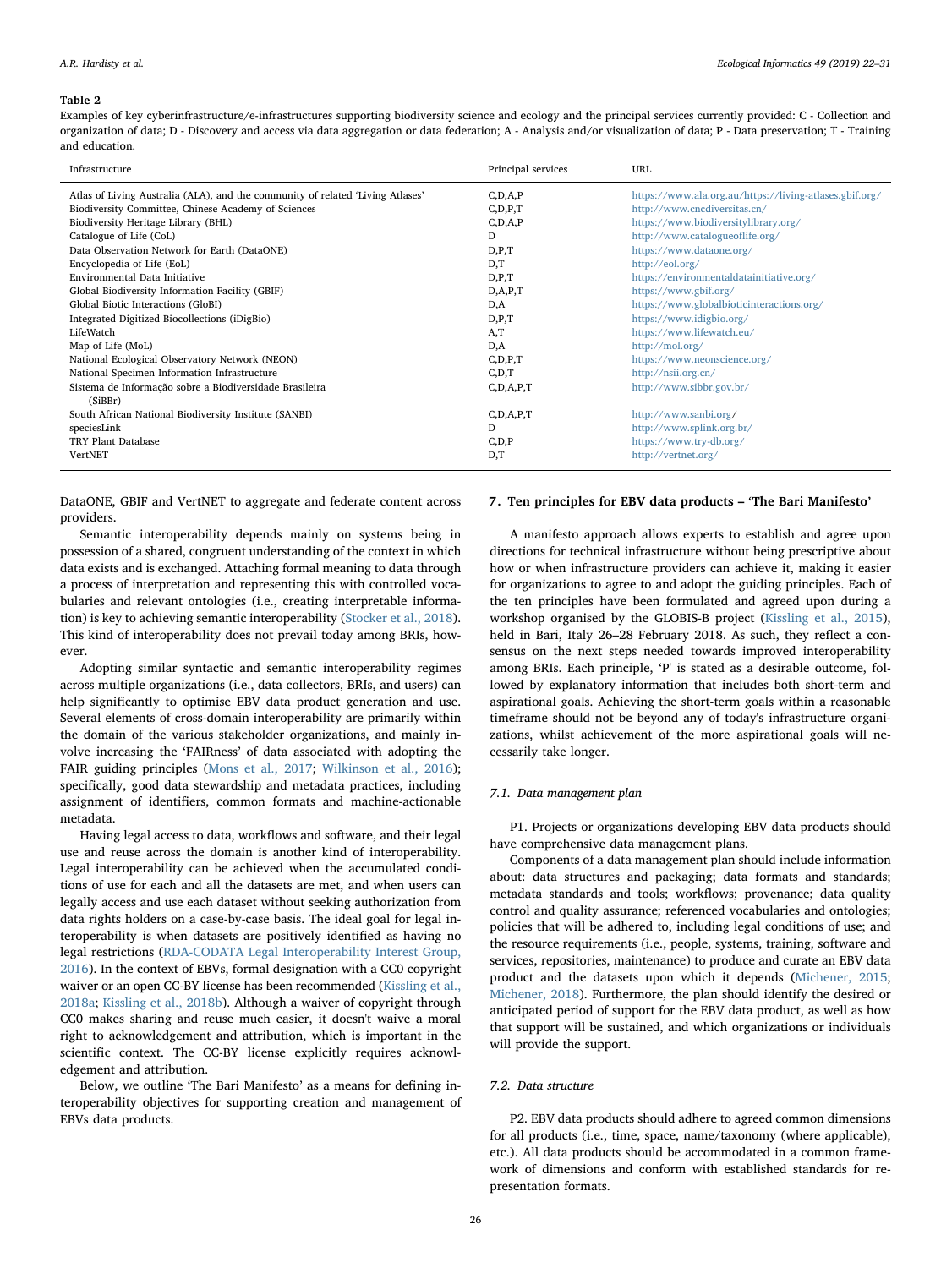Each EBV class/variable is likely to have its own distinct data model that should be part of the overall conceptual data structure. Nevertheless, each data model is likely to share elements in common with data models of other EBV classes/variables and the aim should be to achieve commonality wherever possible and appropriate. Clear definition of these data models and their common elements will help to identify what vocabulary definitions and relations are needed (see P8 below). The use of standard content and schema standards (e.g., NetCDF [\(UCAR, 2018\)](#page-9-9), JSON ([ECMA International, 2017](#page-8-23)) and newer compact data structures, for example ([Ladra et al., 2017](#page-8-24)), encourages interoperability with the widest possible range of processing and visualization tools. Adherence to widely accepted nomenclatural authorities and name aggregators such as the Catalogue of Life ([COL, 2018\)](#page-7-7) and Integrated Taxonomic Information System ([ITIS, 2018](#page-8-25)) resolves the challenges associated with integrating ambiguous, non-standardized taxonomic names [\(Parr and Thessen, 2018](#page-8-26)).

# 7.3. Metadata

P3. EBV data products and the data from which they are generated should have associated human- and machine-readable metadata that are compliant with accepted community standards and sufficient for purposes of data discovery, access, fitness-for-purpose evaluation, citation, interpretation and use.

Accepted community metadata specifications include those from bodies such as: Biodiversity Information Standards [\(TDWG, 2018](#page-9-5)), Federal Geographic Data Committee [\(FGDC, 2018](#page-8-17)), International Organization for Standardization [\(ISO, 2018\)](#page-8-16), Research Data Alliance ([RDA, 2018](#page-8-27)), Open Geospatial Consortium [\(OGC, 2018](#page-8-28)) and The World Wide Web Consortium ([W3C, 2018](#page-9-10)). The "Ecological Metadata Language" specification [\(KNB, 2018\)](#page-8-15) and "Minimum Information about any (X) Sequence" (MIxS) specification [\(Yilmaz et al., 2011](#page-9-11)) are also relevant metadata specifications.

# 7.4. Data quality

P4. Each EBV data product and its component sub-parts should undergo quality assurance testing and include information sufficient to ascertain the quality assurance and quality control procedures employed, and to help determine whether the data are of sufficient quality to use for specific purposes.

Data quality decisions ([Chapman, 2005\)](#page-7-8) made during production of an EBV data product should be fully documented, including statements about criteria used and thresholds applied. Standard tests (e.g., [TDWG](#page-9-2) [BDQ, 2018\)](#page-9-2) should be automated and implemented from data capture to aggregation. It is desirable that assertions resulting from data quality tests be available as standard annotations at the record level wherever appropriate. The generation of EBV data products can involve filtering based on record-level quality assertions. It can also involve automated aggregation of quality assertions to produce a quality evaluation at the product level. Report-back of quality assertions to data providers should promote corrections at the source.

# 7.5. Services

P5. EBV data products, component datasets, digital objects and other related services should expose their capabilities and be accessible through common, standardized Application Programming Interfaces.

Decomposing programmatic functionalities into discrete services and operations offered through standardized Application Programming Interfaces (APIs) makes it easier to implement, maintain and evolve services as needs change [\(Newman, 2015\)](#page-8-29). Using the OpenAPI specification ([OpenAPI, 2018](#page-8-30)), such services can present themselves identically across multiple infrastructures, even when underlying details of their implementation differ one from infrastructure to another. As a first step, the community should adopt existing research data

management technologies for sharing and registration of EBV data products in catalogues, and for query and retrieval; for example, CKAN ([CKAN, 2018](#page-7-9)), Dataverse ([Dataverse, 2018\)](#page-8-31) or DSpace [\(DSpace, 2018](#page-8-32)). The community should agree on standard configurations (profiles) for discovery and access to EBV data products. These services can later evolve to a broader range of community tools that cover processing, brokering, visualization and workflow execution.

# 7.6. Workflows

P6. Standard workflows for preparing, publishing and preserving EBV data products and the component datasets from which they are produced must be fully documented and published, thus allowing them to be replicated and executed elsewhere. Ideally, they should be documented in a non-proprietary manner.

Standard workflows are needed to ensure that data products are both reproducible and consistent over time [\(Liew et al., 2016,](#page-8-33) [Atkinson](#page-7-6) [et al., 2017\)](#page-7-6). These workflows should be represented in a language such as Common Workflow Language ([Amstutz et al., 2016\)](#page-7-5) with the potential to be understood by different workflow management systems. This would contribute significantly to making them portable across underlying execution mechanisms in different infrastructures. In the context of EBVs, prototype workflows have been created for species distribution and abundance [\(Kissling et al., 2018a;](#page-8-5) [Hardisty et al.,](#page-8-9) [2018\)](#page-8-9) and species traits [\(Kissling et al., 2018b](#page-8-6)), but these workflows need to be robustly implemented for concrete EBV data products. Furthermore, re-usable components of such workflows already exist, e.g., for occurrence data retrieval and taxonomic data cleaning and integration [\(Mathew et al., 2014](#page-8-34)), and for creating, applying, projecting and visualizing models for species distributions and range shifts [\(De](#page-8-35) [Giovanni et al., 2016\)](#page-8-35). Such existing components should be integrated into standard workflows for EBV data products.

# 7.7. Provenance

P7. It should be possible to trace the EBV production process from the product back to the raw data and to reproduce the process. Provenance information must be readable both by humans and by machines.

In the short-term, this principle implies that details of all elements used in production of the EBV data product, such as the raw measurement data, the software tools, and the workflows should be packaged together and preserved; for example, as a research object with a persistent identifier such as a Digital Object Identifier (DOI) ([Belhajjame et al., 2015;](#page-7-10) [Hugo et al., 2017](#page-8-36)). In the longer term, tools and libraries implementing the W3C PROV specifications [\(Missier et al.,](#page-8-8) [2013\)](#page-8-8), such as those listed under the openProvance initiative ([openProvenance, 2018](#page-8-37)) should be employed throughout the production process to support automated provenance generation and tracking. This leads to the potential for provenance graphs to be automatically traversed to understand origins and dependencies.

# 7.8. Ontologies/vocabularies

P8. EBV data products should be described by standard, openly accessible and machine-readable vocabulary terms and conceptual relations (ontologies). These terms and relations should be presented in a simple way to promote wide usage.

An extensible 'EBV application ontology' covering the main components of an EBV semantic layer should be developed as an interoperable and complementary part of the Open Biological and Biomedical Ontology (OBO) Foundry of ontologies ([OBO Foundry,](#page-8-38) [2018a;](#page-8-38) [Smith et al., 2007](#page-8-39)). This ontology should, as far as possible, inherit from and coordinate with terms and concepts from existing sources such as those of Biodiversity Information Standards (TDWG) and the biodiversity science domain (e.g., Darwin Core (DwC)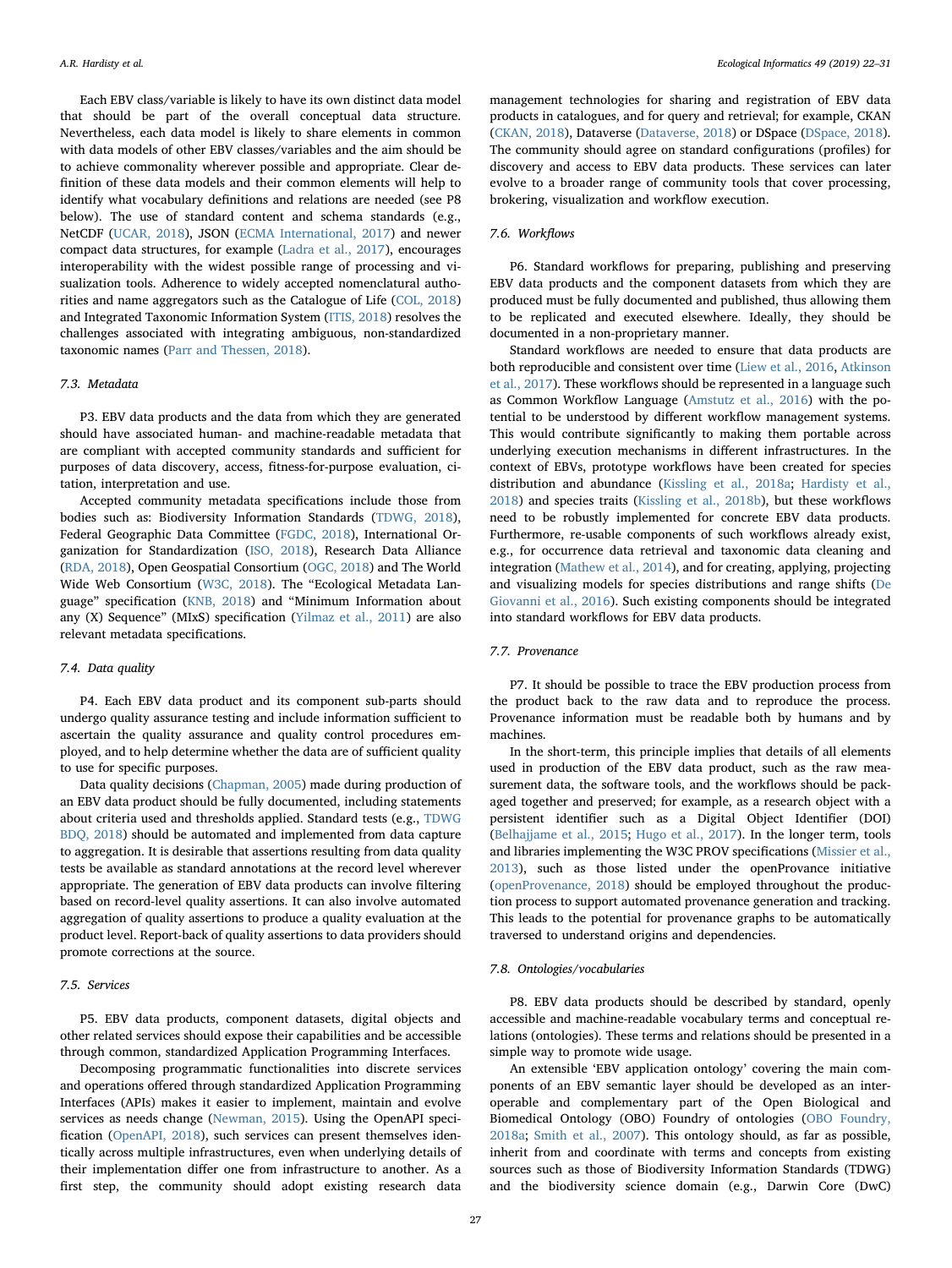([Wieczorek et al., 2012](#page-9-6)), Biological Collections Ontology (BCO) [\(OBO](#page-8-40) [Foundry, 2018b](#page-8-40); [Walls et al., 2014](#page-9-12)), Environment Ontology ([Buttigieg](#page-7-11) [et al., 2013, 2016](#page-7-11); [ENVO, 2018\)](#page-8-41), Population and Community Ontology (PCO) ([OBO Foundry, 2018c](#page-8-42); [Walls et al., 2014](#page-9-12)), the OBO Foundry ([OBO Foundry, 2018a](#page-8-38); [Smith et al., 2007\)](#page-8-39) and the Semantic Web for Earth and Environmental Terminology (SWEET) collection ([SWEET,](#page-9-13) [2018\)](#page-9-13). Persistent efforts are required to converge or align the descriptions of primary data resources used in the production of EBV data products and to encourage the widespread adoption and use of vocabularies and ontologies by research communities because they are critical for successfully completing complex data integration tasks. OWL ([W3C, 2012\)](#page-9-14) or SPARQL [\(W3C, 2013](#page-9-15)) traversal and interpretation of metadata can be enabled by linking reference ontologies to metadata.

# 7.9. Data preservation

P9. EBV data products and associated underlying data should be preserved with an associated persistent identifier in a community supported, open and trusted repository.

Many community repositories exist, with well-known ones including Dryad, Figshare, and Zenodo. Many repositories relevant to the biodiversity and ecological sciences are catalogued in the Registry of Research Data Repositories [\(re3data.org, 2018\)](#page-8-43). Trusted repositories are those certified by, for example CoreTrustSeal, Data Seal of Approval, or ICSU World Data System Certification to provide long-term, reliable and open access to digital data products, with most, if not all of them assigning persistent identifiers to their data holdings and meeting other well-defined criteria [\(CRL and OCLC, 2007](#page-7-12); [Stall et al., 2017](#page-8-44)).

# 7.10. Accessibility

P10. EBV data products must be timely, open and FAIR (Findable, Accessible, Interoperable and Reusable).

Data should be mobilised and processed from the point of production to ensure they are available in a timely manner for research and policy needs. There should not be undue delays or hindrances for reasons other than simply the time it takes to perform the procedures. Appropriate attribution should be given and the fewest possible limitations placed on use. EBV data and data products should, to the greatest extent possible be open for anyone to freely access, use, modify, and share for any purpose [\(Kissling et al., 2018a](#page-8-5)). Copyright waivers and licenses (if any) should be offered in both human- and machine-readable form.

The FAIR data principles [\(Wilkinson et al., 2016\)](#page-9-4), besides providing the basics for determining legal interoperability, cover requirements relating to metadata, identification, cataloguing and licensing. The FAIR principles aim to assist humans and machines in their discovery of, access to, integration and analysis of task-appropriate scientific data and their associated algorithms and workflows. EBV data products and the workflows necessary to create and use them must be findable and accessible via standard persistent identifier resolution mechanisms (for example, Digital Object Identifiers (DOI)) ([Hugo et al., 2017](#page-8-36)). Their metadata, including information on legal use conditions must be openly available, and searchable via a catalogue maintained by an acknowledged authority, for example, GEO BON.

# 8. Next steps in enabling data interoperability

The ten principles comprising the Bari Manifesto (Section 7) provide a roadmap for supporting the syntactic, semantic, cross-domain and basic legal interoperability capabilities (Section 6) required to enable routine generation of EBV data products. The guidance embodied in the principles increases the likelihood of success for a global EBV framework, and allows stakeholder organizations in developing EBV data products (e.g., data providers, IT infrastructures) to retain autonomy and flexibility in achieving interoperability goals in ways that are most appropriate to their own businesses. Creating the full spectrum of interoperability solutions is expensive, time-consuming, far outside the scope and purview of any one organization, and not without its difficulties. Solving these interoperability challenges requires resources, coordination and contributions from: i) data standards bodies; ii) research data infrastructures; iii) the pertinent research communities; and iv) research and infrastructure funders. Below, we highlight some of the specific actions related to fulfilling the Bari Manifesto principles (P1- P10) that can be taken by each of the four groups of organizations contributing to enabling data interoperability.

# 8.1. Standards bodies

Standards bodies have a central role in resolving domain-specific interoperability issues that are especially relevant to EBV data. For example, Biodiversity Information Standards ([TDWG, 2018](#page-9-5)) relies on Interest and Task Groups to develop standards relating to biodiversity data. The OBO Foundry [\(OBO Foundry, 2018a\)](#page-8-38) represents a collective of ontology developers from many domains that collaboratively contribute to developing interoperable, non-overlapping ontologies based on shared principles and exemplary ontology models. The Research Data Alliance [\(RDA, 2018\)](#page-8-27) relies on global Working and Interest Groups to develop the social and technical infrastructure that facilitates and promotes open data sharing both within and across domains.

Efficient and seamless creation of EBV data products requires that increased and concerted attention be focused on identifying, creating or refining a small number of acceptable standards suitable for: i) formatting and packaging digital objects (P2); ii) documenting fitness-forpurpose and other information needed for interpretation and use (P3); iii) quality assurance testing and assertion (P4); iv) representing workflows (P6); v) tracing the provenance of data and algorithms (P7); vi) capturing and representing EBV vocabulary terms and conceptual relations (i.e. ontologies) (P8); and vii) clarifying the degree of accessibility (e.g., adherence to FAIR guidelines, etc.) (P10).

# 8.2. Biodiversity Research Infrastructures (BRIs)

BRIs ([Table 2\)](#page-4-1) support the biodiversity and ecological sciences by making primary data more discoverable, interpretable and usable via publication, aggregation, federation, and the provision of applications (e.g., analytical and visualization tools). Yet, the widespread generation and use of a corpus of EBV data products will require significant new resources and capacity building, ranging from adopting a common policy(ies) for building EBV data products, agreeing on an architecture for storing (preserving), publishing, to discovering and retrieving EBV data and products. Success also depends on national and international policy bodies providing guidance on priorities and removing legal and financial barriers to cooperation.

Although new capabilities are needed, existing BRIs are well-positioned to experiment with and test the suitability of alternative standards and protocols. BRIs singly or collaboratively can propose and test: i) pilot implementations of data product quality evaluations (P4); ii) standard services for discovering and accessing EBV data products and underlying data (P5); and iii) mechanisms for exposing workflows (P6), provenance traces (P7), ontologies and controlled vocabularies (P8), and accessibility information (P10). Ideally, the experiments and prototyping activities would be jointly planned and coordinated, possibly by an organization such as GEO BON with its BONs that has ties to a range of stakeholder communities (e.g., users, funders, infrastructure providers).

It is possible to imagine, for example, a scenario in which the 'Living Atlases' codebase ([ALA Community, 2018;](#page-7-13) [Lecoq et al., 2018\)](#page-8-45) incorporates a capability to produce species-level EBV data products (especially species populations) that could become a standard for biodiversity information systems around the world. GBIF could hold the responsibility for publishing and preserving specific EBV data products,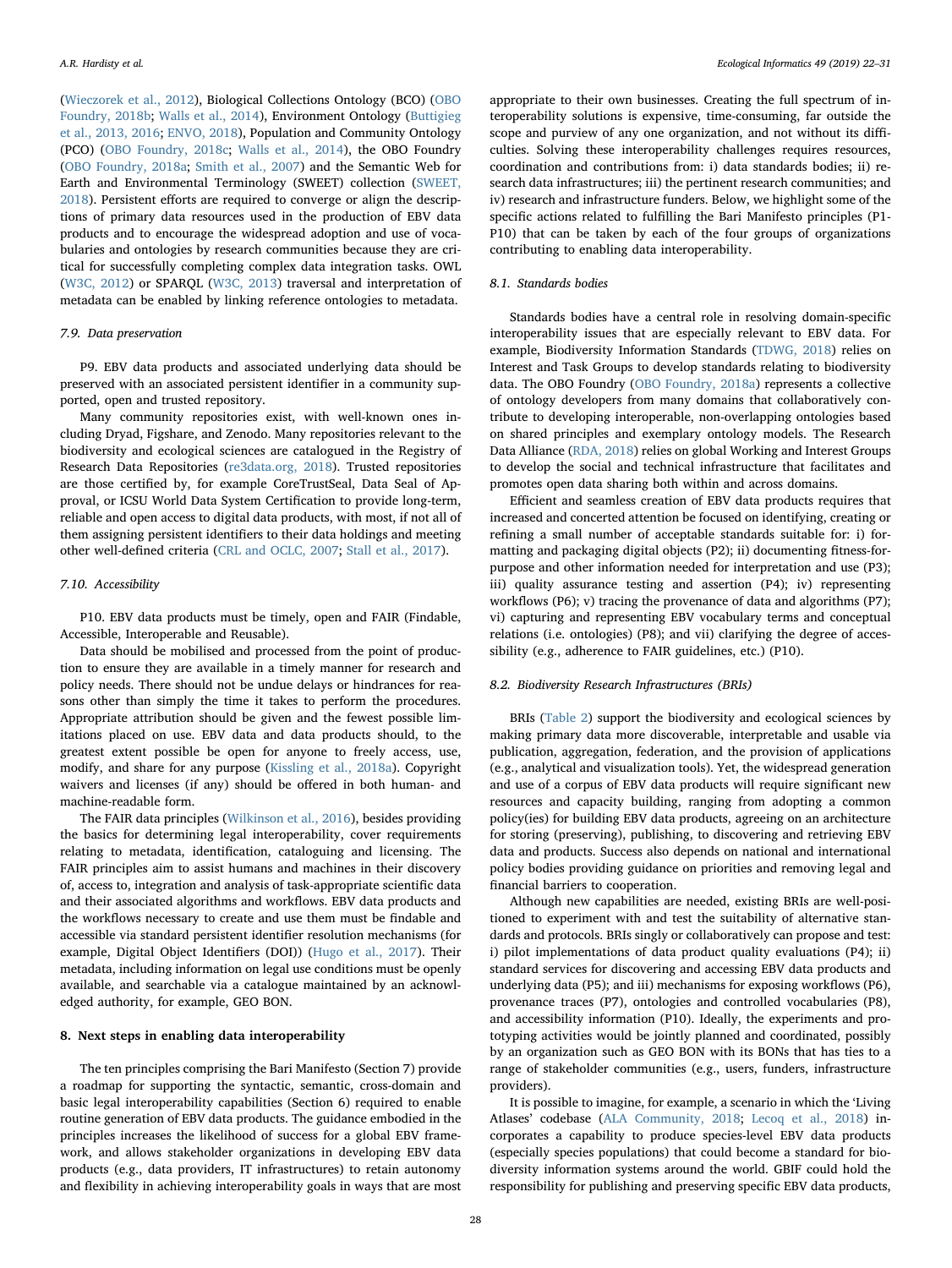with GEO BON's "BON-in-a-Box" initiative ([GEO BON, 2018b](#page-8-46)) providing tools to support consistent collection of new data. Introducing a "Living Atlas" into a country delivers a national biodiversity information system compatible with EBV data product generation. Adopting BON-in-a-Box provides a set of components that can enable national targeted monitoring and data collection capability feeding new, prioritized data into that national information system. The built-in EBV capability provides the outputs to feed regional to global indicators.

# 8.3. Research communities

Research communities are characterised by their domain focus and their constituencies – individual researchers, professional societies, synthesis centres, and related entities. Such communities explicitly or implicitly establish their own community norms and are poised to identify research needs and the data and algorithms required to address specific questions and hypotheses in a scientific domain.

Research communities are essential contributors to: i) specifying the content and scale of the EBV data products, and agreeing upon how the raw data will be managed and processed (P1); ii) ascertaining and ensuring data fitness-for-use (P4); iv) developing the workflows steps necessary to create data products (P6); v) contributing to development of ontologies and controlled vocabularies (P8); vi) determining which community repositories to use (P9); and vii) making their data findable, accessible, interoperable and reusable (P10). Synthesis centres may be especially well-positioned to prototype different EBV data products and pioneer some of the major cultural changes and standardization activities necessary for widespread creation and use of EBV data products.

## 8.4. Research and infrastructure funders

Public and private funders have been instrumental in supporting research in the biodiversity and ecological sciences and in building the necessary research and information technology infrastructures. Funders also guide the evolution of research and technology by sponsoring new research initiatives and setting policies (e.g., requiring data management plans, data sharing, and research transparency).

Several of the manifesto principles involve exploitation of technologies and approaches that are underdeveloped in the present field. These would clearly benefit from substantive funding and new initiatives in research and skills development. In research, for example: work could be developed on: i) exploring the use of Digital Object Architecture [\(Kahn and Wilensky, 2006\)](#page-8-47) for structuring and managing EBV-related assets (P2); ii) developing automated quality assurance procedures to be applied during creation of EBV data products (P4); iii) advancing workflow and provenance technologies (P6, P7); and iv) filling critical gaps in ontology development (P8). Additionally, given the broad spectrum of biodiversity data and all possible indicators, more specific case studies are essential to discover and validate the most effective and comprehensive ways of implementing EBV data products. Such initiatives should preferably cover the whole process from raw data to real indicators, trying to engage stakeholders and communities along the entire EBV value chain. This would also help to develop new - or agree upon existing - protocols and standards.

In skills development, it may be especially fruitful to emphasize the training of data scientists capable of operating in this field, from data custodians up to data curators, biodiversity informaticians and "big data" analytics experts ([Demchenko et al., 2016;](#page-8-48) [Wiktorski et al.,](#page-9-16) [2017\)](#page-9-16). Funders in conjunction with other key stakeholders can have a disproportionately positive influence on developing new policies and legislation that are effective for opening access to and sharing of data (for example, see [ROARMAP, 2018](#page-8-49) and [FAIRsharing, 2018](#page-8-50)). This is especially so for supporting cross-border and cross-domain research, resource management, and decision-making.

#### 9. Conclusions

Considerable progress has been made in understanding how to operationalise the EBV concept, on how BRIs can work together to implement procedures for constructing, publishing and preserving EBV data products and how both policy authorities and scientific communities can benefit from a dependable and stable body of EBV data products. A coordinated test on biodiversity change related to invasive alien species in Australia recently demonstrated that EBV data products are feasible in practice but significant challenges remain ([Hardisty](#page-8-9) [et al., 2018\)](#page-8-9). 'The Bari Manifesto' has the potential to significantly improve the ability of biodiversity research infrastructures to support the EBV production process, and to bring about general improvements in data interoperability for biodiversity and ecological sciences.

# Acknowledgments

The work reported in this article has been performed by the GLOBal Infrastructures for Supporting Biodiversity research (GLOBIS-B) project ([www.globis-b.eu](http://www.globis-b.eu)) funded by the European Union Horizon 2020 Programme, grant no. 654003 (2015 - 2018). W. Michener was supported by the US National Science Foundation (grant nos. 1430508, 1757207). W. Daniel Kissling acknowledges support from the University of Amsterdam Faculty Research Cluster 'Global Ecology'.

#### References

- <span id="page-7-13"></span>ALA Community, 2018. ALA Community Living Atlases. [WWW Document] URL. <https://living-atlases.gbif.org/> (accessed 6.15.18).
- <span id="page-7-5"></span>Amstutz, P., Crusoe, M.R., Tijanić, N., Chapman, B., Chilton, J., Heuer, M., Kartashov, A., Leehr, D., Ménager, H., Nedeljkovich, M., Scales, M., Soiland-Reyes, S., Stojanovic, L., 2016. Common Workflow Language v1.0. [https://doi.org/10.6084/m9.](https://doi.org/10.6084/m9.figshare.3115156.v2)figshare. [3115156.v2](https://doi.org/10.6084/m9.figshare.3115156.v2).
- <span id="page-7-6"></span>Atkinson, M., Gesing, S., Montagnat, J., Taylor, I., 2017. Scientific workflows: past, present and future. Futur. Gener. Comput. Syst. 75, 216–227. [https://doi.org/10.](https://doi.org/10.1016/j.future.2017.05.041) [1016/j.future.2017.05.041](https://doi.org/10.1016/j.future.2017.05.041).
- <span id="page-7-10"></span>Belhajjame, K., Zhao, J., Garijo, D., Gamble, M., Hettne, K., Palma, R., Mina, E., Corcho, O., Gómez-Pérez, J.-M., Bechhofer, S., Klyne, G., Goble, C., 2015. Using a suite of ontologies for preserving workflow-centric research objects. Web Semant. Sci. Serv. Agents World Wide Web 32, 16–42. [https://doi.org/10.1016/j.websem.2015.01.003.](https://doi.org/10.1016/j.websem.2015.01.003)
- <span id="page-7-3"></span>Bojinski, S., Verstraete, M., Peterson, T.C., Richter, C., Simmons, A., Zemp, M., 2014. The concept of essential climate variables in support of climate research, applications, and policy. Bull. Am. Meteorol. Soc. 95 (9), 1431–1443. [https://doi.org/10.1175/](https://doi.org/10.1175/BAMS-D-13-00047.1) [BAMS-D-13-00047.1.](https://doi.org/10.1175/BAMS-D-13-00047.1)
- <span id="page-7-2"></span>Butchart, S.H.M., Walpole, M., Collen, B., van Strien, A., Scharlemann, J., Almond, R.E.A., Baillie, J.E.M., Bomhard, B., Brown, C., Bruno, J., Carpenter, K.E., Carr, G.M., Chanson, J., Chenery, A.M., Csirke, J., Davidson, N.C., Dentener, F., Foster, M., Galli, A., Galloway, J.N., Genovesi, P., Gregory, R.D., Hockings, M., Kapos, V., Lamarque, J.-F., Leverington, F., Loh, J., McGeoch, M.A., McRae, L., Minasyan, A., Morcillo, M.H., Oldfield, T.E.E., Pauly, D., Quader, S., Revenga, C., Sauer, J.R., Skolnik, B., Spear, D., Stanwell-Smith, D., Stuart, S.N., Symes, A., Tierney, M., Tyrrell, T.D., Vié, J.-C., Watson, R., 2010 Apr 29. Global biodiversity: indicators of recent declines. Science 1187512. [https://doi.org/10.1126/science.1187512.](https://doi.org/10.1126/science.1187512)
- <span id="page-7-11"></span>Buttigieg, P., Morrison, N., Smith, B., Mungall, C.J., Lewis, S.E., 2013. The environment ontology: contextualising biological and biomedical entities. J. Biomed. Semantics 4, 43. <https://doi.org/10.1186/2041-1480-4-43>.
- Buttigieg, P.L., Pafilis, E., Lewis, S.E., Schildhauer, M.P., Walls, R.L., Mungall, C.J., 2016. The environment ontology in 2016: bridging domains with increased scope, semantic density, and interoperation. J. Biomed. Semantics 7 (57). [https://doi.org/10.1186/](https://doi.org/10.1186/s13326-016-0097-6) [s13326-016-0097-6.](https://doi.org/10.1186/s13326-016-0097-6)
- <span id="page-7-0"></span>CBD, 2018a. Strategic Plan for Biodiversity 2011–2020, Including Aichi Biodiversity Targets. Convention on Biological Diversity. [WWW Document] URL. [https://www.](https://www.cbd.int/sp/default.shtml) [cbd.int/sp/default.shtml](https://www.cbd.int/sp/default.shtml) (accessed 6.6.18).
- <span id="page-7-1"></span>CBD, 2018b. National Biodiversity Strategies and Action Plans (NBSAPs). In: Convention on Biological Diversity, [WWW Document]. URL. <https://www.cbd.int/nbsap/> (accessed 6.6.18).
- <span id="page-7-8"></span>Chapman, A.D., 2005. Principles of Data Quality. Global Biodiversity Information Facility. [https://doi.org/10.15468/doc.jrgg-a190.](https://doi.org/10.15468/doc.jrgg-a190)
- <span id="page-7-4"></span>Chapman, A., Saraiva, A., Belbin, L., Veiga, A., Nicholls, M., Zermoglio, P., Morris, P., Schigel, D., Thompson, A., 2017. Fitness for use: the BDQIG aims for improved Stability and Consistency. Proc. TDWG 1, e20240. [https://doi.org/10.3897/](https://doi.org/10.3897/tdwgproceedings.1.20240) [tdwgproceedings.1.20240.](https://doi.org/10.3897/tdwgproceedings.1.20240)
- <span id="page-7-9"></span>CKAN, 2018. Comprehensive Knowledge Archive Network. [WWW Document]. URL. <https://ckan.org/> (accessed 11.02.18).
- <span id="page-7-7"></span>COL, 2018. Catalogue of Life. WWW Document] URL. [http://www.catalogueo](http://www.catalogueoflife.org/)flife.org/ (accessed 10.10.18).
- <span id="page-7-12"></span>CRL and OCLC, 2007. Trusted Repositories Audit & Certification: Criteria and Checklist,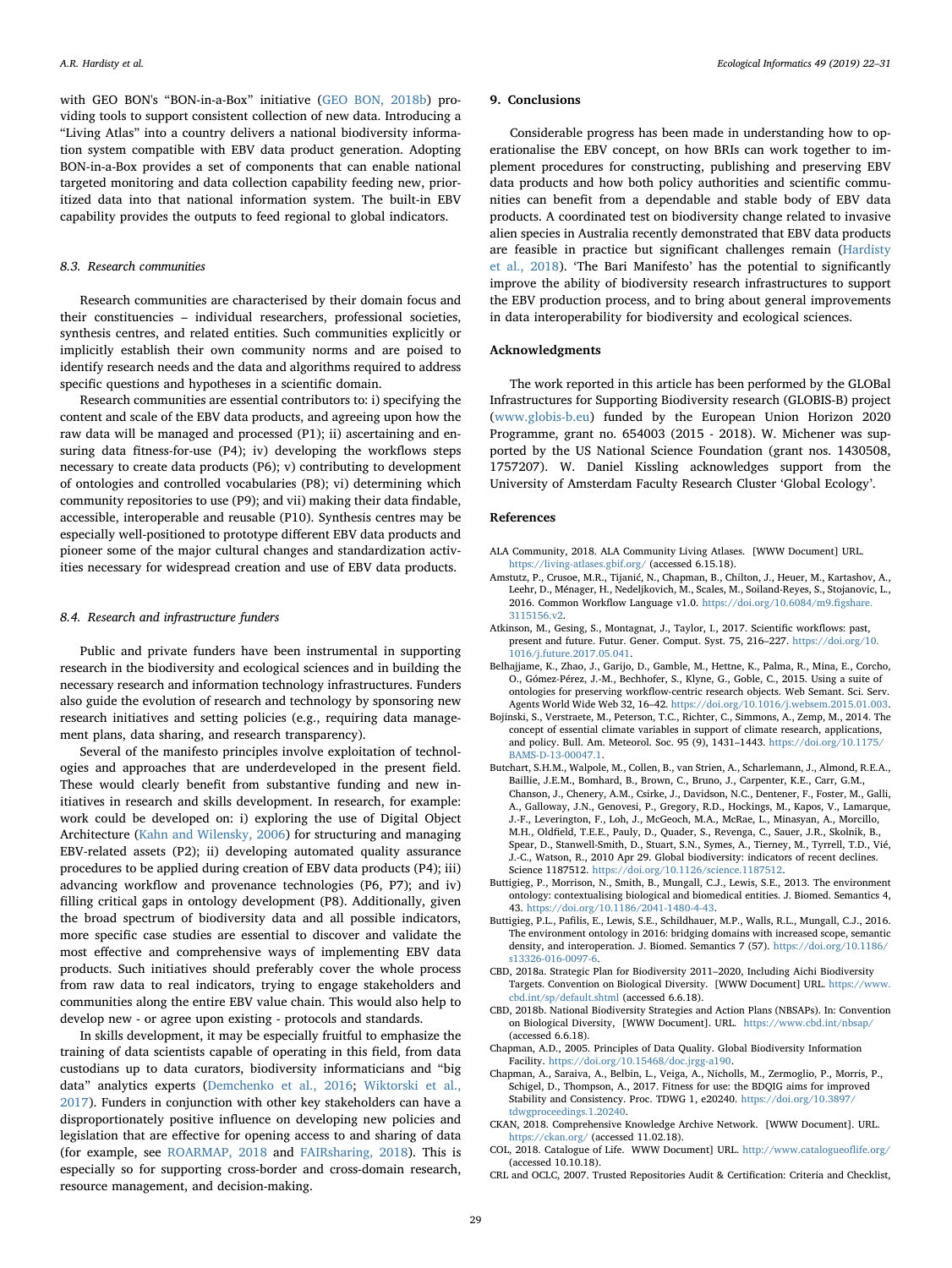Version 1.0. Online Computer Library CenterInc., Dublin, Ohio, and The Center for Research Libraries, Chicago [WWW Document]. URL. [http://www.crl.edu/sites/](http://www.crl.edu/sites/default/files/d6/attachments/pages/trac_0.pdf) default/fi[les/d6/attachments/pages/trac\\_0.pdf](http://www.crl.edu/sites/default/files/d6/attachments/pages/trac_0.pdf) (accessed 6.12.18).

<span id="page-8-31"></span>Dataverse, 2018. Dataverse Open Source web application. [WWW Document]. URL. <https://dataverse.org/> (accessed 11.02.18).

- <span id="page-8-35"></span>De Giovanni, R., Williams, A.R., Ernst, V.H., Kulawik, R., Fernandez, F.Q., Hardisty, A.R., 2016. ENM Components: a new set of web service-based workflow components for ecological niche modelling. Ecography 39, 376–383. [https://doi.org/10.1111/ecog.](https://doi.org/10.1111/ecog.01552) [01552.](https://doi.org/10.1111/ecog.01552)
- <span id="page-8-48"></span>Demchenko, Y., Belloum, A., Los, W., Wiktorski, T., Manieri, A., Brocks, H., Becker, J., Heutelbeck, D., Hemmje, M., Brewer, S., 2016. EDISON Data Science Framework: a Foundation for Building Data Science Profession for Research and Industry. In: 2016 IEEE International Conference on Cloud Computing Technology and Science (CloudCom). IEEE, pp. 620–626. <https://doi.org/10.1109/CloudCom.2016.0107>.
- <span id="page-8-32"></span>DSpace, 2018. DSpace Open Source Repository Software. [WWW Document]. URL. <https://duraspace.org/dspace/> (accessed 11.02.18).
- <span id="page-8-23"></span>ECMA International, 2017. Standard ECMA-404: The JSON Data Interchange Syntax. [WWW Document]. URL. [http://www.ecma-international.org/publications/](http://www.ecma-international.org/publications/files/ECMA-ST/ECMA-404.pdf)files/ [ECMA-ST/ECMA-404.pdf](http://www.ecma-international.org/publications/files/ECMA-ST/ECMA-404.pdf) (accessed 6.6.18).
- <span id="page-8-41"></span>ENVO, 2018. Environment Ontology. [WWW Document UR[Lhttp://](http://environmentontology.org/)
- [environmentontology.org/](http://environmentontology.org/) ((accessed 6.6.18)).
- <span id="page-8-50"></span>FAIRsharing, 2018. A Curated, Informative and Educational Resource on Data and Metadata Standards, Inter-Related to Databases and Data Policies. [WWW Document]. URL. <https://fairsharing.org/> (accessed 10.10.18).
- <span id="page-8-14"></span>Fegraus, E.H., Andelman, S., Jones, M.B., Schildhauer, M., 2005. Maximizing the Value of Ecological Data with Structured Metadata: an Introduction to Ecological Metadata Language (EML) and Principles for Metadata creation. Bull. Ecol. Soc. Am. [https://](https://doi.org/10.2307/bullecosociamer.86.3.158) [doi.org/10.2307/bullecosociamer.86.3.158.](https://doi.org/10.2307/bullecosociamer.86.3.158)
- <span id="page-8-17"></span>FGDC, 2018. Federal Geographic Data Committee Content Standard for Digital Geospatial Metadata Technical Specification and Biological Data Profile of the Content Standard for Digital Geospatial Metadata. [WWW Document]. URL. [https://www.fgdc.gov/](https://www.fgdc.gov/metadata/csdgm-standard) [metadata/csdgm-standard](https://www.fgdc.gov/metadata/csdgm-standard) (accessed 10.10.18).
- <span id="page-8-7"></span>GCOS, 2018. Global Observing Systems Information Center (GOSCI). [WWW Document]. URL. <https://www.ncdc.noaa.gov/gosic> (accessed 10.26.18).
- <span id="page-8-3"></span>GEO, 2018. Group on Earth Observations. [WWW Document]. URL. [https://www.](https://www.earthobservations.org/) [earthobservations.org/](https://www.earthobservations.org/) (accessed 6.6.18).
- <span id="page-8-2"></span>GEO BON, 2018a. Group on Earth Observations Biodiversity Observations Networks. WWW Document URL. <https://geobon.org/> (accessed 6.6.18).
- <span id="page-8-46"></span>GEO BON, 2018b. GEO BON BON-in-a-Box (Biodiversity Observation Network in a Box). [WWW Document]. URL. <https://boninabox.geobon.org/> (accessed 6.15.18).
- <span id="page-8-10"></span>Hardisty, A.R., Bacall, F., Beard, N., Balcázar-Vargas, M.-P., Balech, B., Barcza, Z., Bourlat, S.J., Giovanni, R., Jong, Y., Leo, F., Dobor, L., Donvito, G., Fellows, D., Guerra, A.F., Ferreira, N., Fetyukova, Y., Fosso, B., Giddy, J., Goble, C., Güntsch, A., Haines, R., Ernst, V.H., Hettling, H., Hidy, D., Horváth, F., Ittzés, D., Ittzés, P., Jones, A., Kottmann, R., Kulawik, R., Leidenberger, S., Lyytikäinen-Saarenmaa, P., Mathew, C., Morrison, N., Nenadic, A., Hidalga, A.N., Obst, M., Oostermeijer, G., Paymal, E., Pesole, G., Pinto, S., Poigné, A., Fernandez, F.Q., Santamaria, M., Saarenmaa, H., Sipos, G., Sylla, K.-H., Tähtinen, M., Vicario, S., Vos, R.A., Williams, A.R., Yilmaz, P., 2016. BioVeL: a virtual laboratory for data analysis and modelling in biodiversity science and ecology. BMC Ecol. 16. https://doi.org/10.1186/s12898-016-0103-y
- <span id="page-8-9"></span>[Hardisty, A.R., Belbin, L., Hobern, D., McGeoch, M.A., Pirzl, R., Williams, K.J., Kissling,](http://refhub.elsevier.com/S1574-9541(18)30196-1/rf0160) [W.D., 2018 November 15. Towards Essential Biodiversity Variables data products for](http://refhub.elsevier.com/S1574-9541(18)30196-1/rf0160) [monitoring alien invasive species. Environ. Res. Lett](http://refhub.elsevier.com/S1574-9541(18)30196-1/rf0160) Submitted; revision under review [and acceptance awaited](http://refhub.elsevier.com/S1574-9541(18)30196-1/rf0160).
- <span id="page-8-12"></span>Heiler, S., 1995. Semantic interoperability. ACM Comput. Surv. 27, 271–273. [https://doi.](https://doi.org/10.1145/210376.210392) [org/10.1145/210376.210392](https://doi.org/10.1145/210376.210392).
- <span id="page-8-18"></span>Holetschek, J., Dröge, G., Güntsch, A., Berendsohn, W.G., 2012. The ABCD of primary biodiversity data access. Plant Biosyst. - An Int. J. Deal. with all Asp. Plant Biol. 146, 771–779. <https://doi.org/10.1080/11263504.2012.740085>.
- <span id="page-8-36"></span>Hugo, W., Hobern, D., Kõljalg, U., Tuama, É.Ó., Saarenmaa, H., 2017. Global infrastructures for biodiversity data and services. In: Walters, M., Scholes, R.J. (Eds.), The GEO Handbook on Biodiversity Observation Networks. Springer International Publishing, Cham, pp. 259–291. [https://doi.org/10.1007/978-3-319-27288-7.](https://doi.org/10.1007/978-3-319-27288-7)
- <span id="page-8-16"></span>ISO, 2018. International Organization for Standardization. [WWW Document]. URL. <https://www.ios.org/> (accessed 6.6.18).
- <span id="page-8-25"></span>ITIS, 2018. Integrated Taxonomic Information System. [WWW Document]. URL. [https://](https://www.itis.gov/) [www.itis.gov/](https://www.itis.gov/) (accessed 10.10.18).
- <span id="page-8-47"></span>Kahn, R., Wilensky, R., 2006. A framework for distributed digital object services. Int. J. Digit. Libr. 6, 115–123. <https://doi.org/10.1007/s00799-005-0128-x>.
- <span id="page-8-4"></span>Kissling, W.D., Hardisty, A., García, E.A., Santamaria, M., De Leo, F., Pesole, G., Freyhof, J., Manset, D., Wissel, S., Konijn, J., Los, W., 2015. Towards global interoperability for supporting biodiversity research on essential biodiversity variables (EBVs). Biodiversity 16, 99–107. <https://doi.org/10.1080/14888386.2015.1068709>.
- <span id="page-8-5"></span>Kissling, W.D., Ahumada, J.A., Bowser, A., Fernandez, M., Fernández, N., García, E.A., Guralnick, R.P., Isaac, N.J.B., Kelling, S., Los, W., Mcrae, L., Mihoub, J.B., Obst, M., Santamaria, M., Skidmore, A.K., Williams, K.J., Agosti, D., Amariles, D., Arvanitidis, C., Bastin, L., De Leo, F., Egloff, W., Elith, J., Hobern, D., Martin, D., Pereira, H.M., Pesole, G., Peterseil, J., Saarenmaa, H., Schigel, D., Schmeller, D.S., Segata, N., Turak, E., Uhlir, P.F., Wee, B., Hardisty, A.R., 2018a. Building essential biodiversity variables (EBVs) of species distribution and abundance at a global scale. Biol. Rev. 93, 600–625. <https://doi.org/10.1111/brv.12359>.
- <span id="page-8-6"></span>Kissling, W.D., Walls, R., Bowser, A., Jones, M.O., Kattge, J., Agosti, D., Amengual, J., Basset, A., van Bodegom, P.M., Cornelissen, J.H.C., Denny, E.G., Deudero, S., Egloff, W., Elmendorf, S.C., Alonso García, E., Jones, K.D., Jones, O.R., Lavorel, S., Lear, D., Navarro, L.M., Pawar, S., Pirzl, R., Rüger, N., Sal, S., Salguero-Gómez, R., Schigel, D., Schulz, K.-S., Skidmore, A., Guralnick, R.P., 2018b. Towards global data products of

Essential Biodiversity Variables (EBVs) on species traits. Nat. Ecol. Evol. 2, 1531–1540. <https://doi.org/10.1038/s41559-018-0667-3>.

- <span id="page-8-15"></span>KNB, 2018. Knowledge Network for Biocomplexity: Ecological Metadata Language (EML). WWW Document URL. [https://knb.ecoinformatics.org/#external//emlparser/docs/](https://knb.ecoinformatics.org/#external//emlparser/docs/index.html) [index.html](https://knb.ecoinformatics.org/#external//emlparser/docs/index.html) (accessed 6.15.18).
- <span id="page-8-24"></span>Ladra, S., Paramá, J.R., Silva-Coira, F., 2017. Scalable and queryable compressed storage structure for raster data. Inf. Syst. 72, 179–204. [https://doi.org/10.1016/J.IS.2017.](https://doi.org/10.1016/J.IS.2017.10.007) [10.007](https://doi.org/10.1016/J.IS.2017.10.007).
- <span id="page-8-45"></span>Lecoq, M.-E., Archambeau, A.-S., Cavière, F., Martin, D., dos Remedios, N., 2018. The living Atlases community in action: general introduction. Biodivers. Inf. Sci. Stand. 2, e2548. <https://doi.org/10.3897/biss.2.25487>.
- <span id="page-8-11"></span>Leidner, A.K., Skidmore, A.K., Turner, W.W., Geller, G.N., 2017. Essential Biodiversity Variables: a framework for communication between the biodiversity community and space agencies. AGU Fall Meeting Abstracts. [http://adsabs.harvard.edu/abs/](http://adsabs.harvard.edu/abs/2017AGUFMGC11C0743L) [2017AGUFMGC11C0743L](http://adsabs.harvard.edu/abs/2017AGUFMGC11C0743L) (accessed 7.30.18).
- <span id="page-8-33"></span>Liew, C.S., Atkinson, M.P., Galea, M., Ang, T.F., Martin, P., Van Hemert, J.I., 2016. Scientific Workflows: moving across Paradigms. ACM Comput. Surv. 49 (4), 66. [https://doi.org/10.1145/3012429.](https://doi.org/10.1145/3012429)
- <span id="page-8-34"></span>Mathew, C., Güntsch, A., Obst, M., Vicario, S., Haines, R., Williams, A., de Jong, Y., Goble, C., 2014. A semi-automated workflow for biodiversity data retrieval, cleaning, and quality control. Biodiversity Data Journal 2, e4221. [https://doi.org/10.3897/BDJ.2.](https://doi.org/10.3897/BDJ.2.e4221) [e4221](https://doi.org/10.3897/BDJ.2.e4221).
- <span id="page-8-21"></span>Michener, W.K., 2015. Ten simple rules for creating a good data management plan. PLoS Comput. Biol. 11 (10), e1004525. [https://doi.org/10.1371/journal.pcbi.1004525.](https://doi.org/10.1371/journal.pcbi.1004525)
- <span id="page-8-22"></span>Michener, W.K., 2018. Project Data Management Planning. In: Recknagel, F., Michener, W. (Eds.), Ecological Informatics. Springer International Publishing, Cham. [https://](https://doi.org/10.1007/978-3-319-59928-1_2) [doi.org/10.1007/978-3-319-59928-1\\_2.](https://doi.org/10.1007/978-3-319-59928-1_2)
- <span id="page-8-8"></span>Missier, P., Belhajjame, K., Cheney, J., 2013. The W3C PROV family of specifications for modelling provenance metadata. In: Proceedings of the 16th International Conference on Extending Database Technology - EDBT '13. ACM Press, New York, New York, pp. 773. <https://doi.org/10.1145/2452376.2452478>.
- <span id="page-8-19"></span>Mons, B., Neylon, C., Velterop, J., Dumontier, M., da Silva Santos, L.O.B., Wilkinson, M.D., 2017. Cloudy, increasingly FAIR; revisiting the FAIR Data guiding principles for the European Open Science Cloud. Inf. Serv. Use 37 (1), 49–56. [https://doi.org/10.](https://doi.org/10.3233/ISU-170824) [3233/ISU-170824.](https://doi.org/10.3233/ISU-170824)
- <span id="page-8-0"></span>Navarro, L.M., Fernández, N., Guerra, C., Guralnick, R., Kissling, W.D., Londoño, M.C., Muller-Karger, F., Turak, E., Balvanera, P., Costello, M.J., Delavaud, A., El Serafy, G., Ferrier, S., Geijzendorffer, I., Geller, G.N., Jetz, W., Kim, E.-S., Kim, H., Martin, C.S., McGeoch, M.A., Mwampamba, T.H., Nel, J.L., Nicholson, E., Pettorelli, N., Schaepman, M.E., Skidmore, A., Sousa Pinto, I., Vergara, S., Vihervaara, P., Xu, H.,
- Yahara, T., Gill, M., Pereira, H.M., 2017. Monitoring biodiversity change through effective global coordination. Curr. Opin. Environ. Sustain. 29, 158–169. [https://doi.](https://doi.org/10.1016/J.COSUST.2018.02.005) [org/10.1016/J.COSUST.2018.02.005.](https://doi.org/10.1016/J.COSUST.2018.02.005)
- <span id="page-8-29"></span>[Newman, S., 2015. Building microservices: Designing](http://refhub.elsevier.com/S1574-9541(18)30196-1/rf0270) fine-grained systems. O'Reilly [Media, Inc. ISBN 978](http://refhub.elsevier.com/S1574-9541(18)30196-1/rf0270)–1–491-95035-7.
- <span id="page-8-38"></span>OBO Foundry, 2018a. Open Biological and Biomedical Ontology (OBO) Foundry. WWW Document URL. <http://www.obofoundry.org/> (accessed 6.6.18).
- <span id="page-8-40"></span>OBO Foundry, 2018b. Biological Collections Ontology (BCO). WWW Document URL. <http://www.obofoundry.org/ontology/bco.html> (accessed 6.8.18).
- <span id="page-8-42"></span>OBO Foundry, 2018c. Population and Community Ontology (PCO). WWW Document
- <span id="page-8-28"></span>URL. <http://www.obofoundry.org/ontology/pco.html> (accessed 6.8.18). OGC, 2018. Open Geospatial Consortium. [WWW Document]. URL. [http://www.](http://www.opengeospatial.org/) [opengeospatial.org/](http://www.opengeospatial.org/) (accessed 6.6.18).
- <span id="page-8-30"></span>OpenAPI, 2018. The OpenAPI Specification. WWW Document. URL. [https://github.com/](https://github.com/OAI/OpenAPI-Specification) [OAI/OpenAPI-Speci](https://github.com/OAI/OpenAPI-Specification)fication (accessed 11.02.18).
- <span id="page-8-37"></span>openProvenance, 2018. Open Provenance. [WWW Document]. URL. [https://](https://openprovenance.org/) [openprovenance.org/](https://openprovenance.org/) (accessed 11.02.18).
- <span id="page-8-26"></span>[Parr, C.S., Thessen, A.E., 2018. Biodiversity informatics. In: Recknagel, F., Michener, W.K.](http://refhub.elsevier.com/S1574-9541(18)30196-1/rf0305) [\(Eds.\), Ecological Informatics. Springer, Cham, Switzerland, pp. 375](http://refhub.elsevier.com/S1574-9541(18)30196-1/rf0305)–399.
- <span id="page-8-1"></span>Pereira, H.M., Ferrier, S., Walters, M., Geller, G.N., Jongman, R.H.G., Scholes, R.J. Bruford, M.W., Brummitt, N., Butchart, S.H.M., Cardoso, A.C., Coops, N.C., Dulloo, E., Faith, D.P., Freyhof, J., Gregory, R.D., Heip, C., Höft, R., Hurtt, G., Jetz, W., Karp, D.S., McGeoch, M.A., Obura, D., Onoda, Y., Pettorelli, N., Reyers, B., Sayre, R., Scharlemann, J.P.W., Stuart, S.N., Turak, E., Walpole, M., Wegmann, M., 2013. Essential biodiversity variables. Science 339, 277–278. [https://doi.org/10.1126/](https://doi.org/10.1126/science.1229931) [science.1229931.](https://doi.org/10.1126/science.1229931)
- <span id="page-8-27"></span>RDA, 2018. Research Data Alliance. [WWW Document]. URL. [https://www.rd-alliance.](https://www.rd-alliance.org/) [org/](https://www.rd-alliance.org/) (accessed 6.6.18).
- <span id="page-8-20"></span>RDA-CODATA Legal Interoperability Interest Group, 2016. Legal Interoperability of Research Data: Principles and Implementation guidelines. [https://doi.org/10.5281/](https://doi.org/10.5281/ZENODO.162241) [ZENODO.162241.](https://doi.org/10.5281/ZENODO.162241)
- <span id="page-8-43"></span>re3data.org, 2018. re3data.org - Registry of Research Data Repositories [WWW Document]. URL 10.17616/R3D (accessed 6.12.18).
- <span id="page-8-49"></span>ROARMAP, 2018. Registry of Open Access Repository Mandates and Policies. [WWW Document]. URL. <http://roarmap.eprints.org> (accessed 10.10.18).
- <span id="page-8-13"></span>Sartipi, K., Dehmoobad, A., 2008. Cross-Domain Information and Service Interoperability, in: Proceedings of the 10th International Conference on Information Integration and Web-Based Applications & Services - IiWAS 08. ACM Press, USA, New York, pp. 25. <https://doi.org/10.1145/1497308.1497318>.
- <span id="page-8-39"></span>Smith, B., Ashburner, M., Rosse, C., Bard, J., Bug, W., Ceusters, W., Goldberg, L.J., Eilbeck, K., Ireland, A., Mungall, C.J., Leontis, N., Rocca-Serra, P., Ruttenberg, A., Sansone, S.-A., Scheuermann, R.H., Shah, N., Whetzel, P.L., Lewis, S., Lewis, S., 2007. The OBO Foundry: coordinated evolution of ontologies to support biomedical data integration. Nat. Biotechnol. 25, 1251–1255. [https://doi.org/10.1038/nbt1346.](https://doi.org/10.1038/nbt1346)
- <span id="page-8-44"></span>Stall, S., Robinson, E., Wyborn, L., Yarmey, L.R., Parsons, M.A., Lehnert, K., Cutcher-Gershenfeld, J., Nosek, B., Hanson, B., 2017. Enabling FAIR data across the Earth and